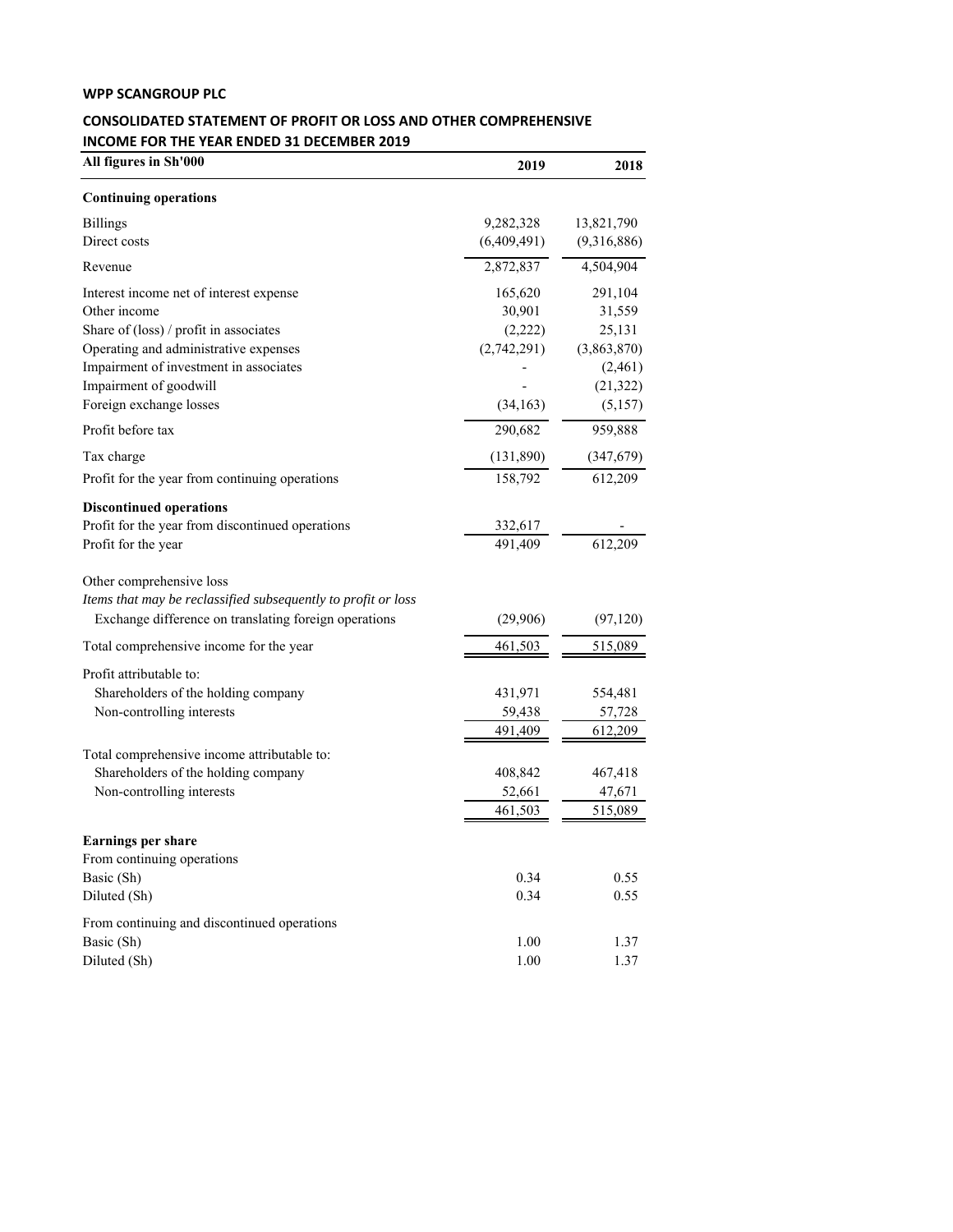| SUMMARY OF PROFIT OR LOSS FOR THE YEAR ENDED 31 DECEMBER 2019 FOR CONTINUING AND DISCONTINUED |
|-----------------------------------------------------------------------------------------------|
| <b>OPERATIONS</b>                                                                             |

|                                         | <b>Continuing operations</b> |            | <b>Discontinued operations</b> |            | Total      |            |
|-----------------------------------------|------------------------------|------------|--------------------------------|------------|------------|------------|
| All figures in Sh'000                   | 2019                         | 2018       | 2019                           | 2018       | 2019       | 2018       |
| <b>Billings</b>                         | 9,282,328                    | 11,448,501 | 3,298,158                      | 2,373,289  | 12,580,486 | 13,821,790 |
| Revenue                                 | 2,872,837                    | 3,028,509  | 2,198,877                      | 1,476,395  | 5,071,714  | 4,504,904  |
| Operating profit                        | 130,546                      | 129,120    | 536,884                        | 511,914    | 667,430    | 641,034    |
| Foreign exchange losses                 | (34, 163)                    | (25,317)   | 9,207                          | 20,160     | (24,956)   | (5,157)    |
| Interest income net of interest expense | 165,620                      | 280,522    | (3,566)                        | 10,582     | 162,054    | 291,104    |
| Other income (net of impairment)        | 28,679                       | 30,477     | 1,956                          | 2,430      | 30,635     | 32,907     |
| Profit before tax                       | 290,682                      | 414,802    | 544,481                        | 545,086    | 835,163    | 959,888    |
| Tax charge                              | (131,890)                    | (168,312)  | (211, 864)                     | (179, 367) | (343, 754) | (347,679)  |
| Profit for the year                     | 158,792                      | 246,490    | 332,617                        | 365,719    | 491,409    | 612,209    |
| Profit attributable to:                 |                              |            |                                |            |            |            |
| Shareholders of the holding company     | 145,903                      | 224,828    | 286,068                        | 329,653    | 431,971    | 554,481    |
| Non-controlling interests               | 12,889                       | 21,662     | 46,549                         | 36,066     | 59,438     | 57,728     |
|                                         | 158,792                      | 246,490    | 332,617                        | 365,719    | 491,409    | 612,209    |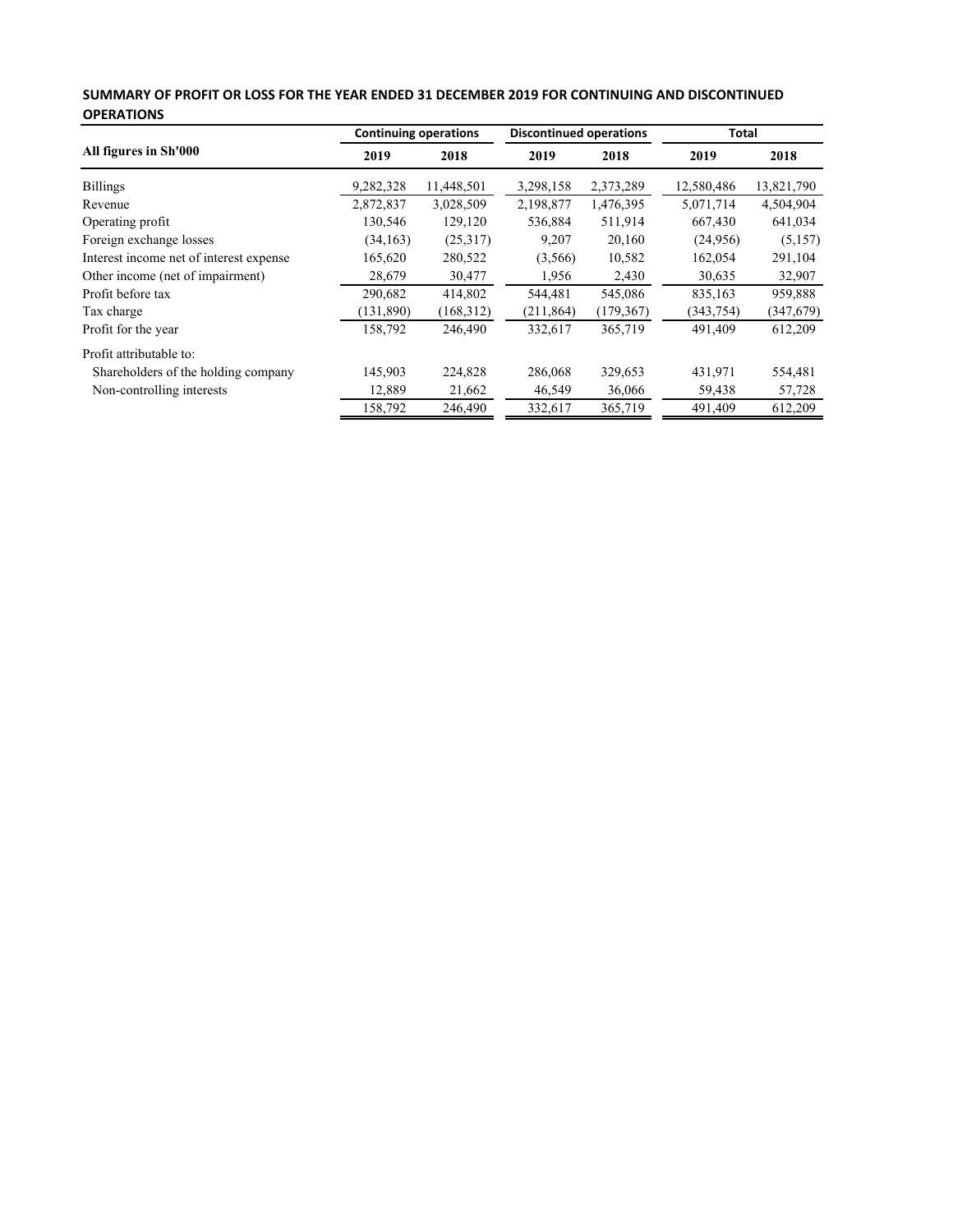| All figures in Sh'000<br>31 December<br>2019<br><b>ASSETS</b><br>Non-current assets<br>Equipment<br>209,544<br>361,613<br>Right-of-use assets<br>307,441<br>Investment in subsidiaries<br>196,371<br>197,781<br>Investments in associates and other equity investment<br>Long term loans to related companies<br>409,644<br>314,256<br>Deferred tax asset<br>631,392<br>719,684<br>Goodwill<br>339,038<br>1,590,913<br>2,093,430<br>3,184,247<br><b>Current assets</b><br>Trade and other receivables<br>3,618,865<br>5,637,216<br>Work-in-progress<br>10,431<br>73,960<br>Receivable from related parties<br>86,030<br>263,300<br>Tax recoverable<br>735,455<br>841,726<br>Cash, bank and deposit balances<br>2,133,713<br>4,424,749<br>6,584,494<br>11,240,951<br>Assets classified as held for sale<br>4,125,249<br>10,709,743<br>11,240,951<br><b>TOTAL ASSETS</b><br>12,803,173<br>14,425,198<br><b>EQUITY AND LIABILITIES</b><br><b>Capital and reserves</b><br>Share capital<br>432,156<br>432,156<br>Share premium<br>9,155,166<br>9,155,166<br>(Accumulated deficit) / revenue reserve<br>(2,128,152)<br>(813,799)<br>Translation deficit<br>(430, 223)<br>(407,094)<br>Equity attributable to shareholders of the holding<br>company<br>7,028,947<br>8,366,429<br>Non-controlling interests<br>163,625<br>122,950<br>Total equity<br>7,192,572<br>8,489,379<br><b>Non-current liabilities</b><br>Deferred tax liability<br>34<br>2,974<br>Lease liabilities<br>255,441<br>Loan payable to a related party<br>502,106<br>255,475<br>505,080<br><b>Current liabilities</b><br>3,041,605<br>Trade and other payables<br>4,672,024<br>Tax payable<br>87,813<br>204,556<br>Payable to related parties<br>31,578<br>540,104<br>Lease liabilities<br>61,330<br>Dividends payable<br>32,716<br>14,055<br>3,255,042<br>5,430,739<br>Liabilities directly associated with assets classified as<br>2,100,084<br>held for sale<br>5,355,126<br>5,430,739 | <b>CONSOLIDATED STATEMENT OF FINANCIAL POSITION AS AT 31 DECEMBER 2019</b> |  |                     |  |  |  |
|--------------------------------------------------------------------------------------------------------------------------------------------------------------------------------------------------------------------------------------------------------------------------------------------------------------------------------------------------------------------------------------------------------------------------------------------------------------------------------------------------------------------------------------------------------------------------------------------------------------------------------------------------------------------------------------------------------------------------------------------------------------------------------------------------------------------------------------------------------------------------------------------------------------------------------------------------------------------------------------------------------------------------------------------------------------------------------------------------------------------------------------------------------------------------------------------------------------------------------------------------------------------------------------------------------------------------------------------------------------------------------------------------------------------------------------------------------------------------------------------------------------------------------------------------------------------------------------------------------------------------------------------------------------------------------------------------------------------------------------------------------------------------------------------------------------------------------------------------------------------------------------------------------------------------------------------------------|----------------------------------------------------------------------------|--|---------------------|--|--|--|
|                                                                                                                                                                                                                                                                                                                                                                                                                                                                                                                                                                                                                                                                                                                                                                                                                                                                                                                                                                                                                                                                                                                                                                                                                                                                                                                                                                                                                                                                                                                                                                                                                                                                                                                                                                                                                                                                                                                                                        |                                                                            |  | 31 December<br>2018 |  |  |  |
|                                                                                                                                                                                                                                                                                                                                                                                                                                                                                                                                                                                                                                                                                                                                                                                                                                                                                                                                                                                                                                                                                                                                                                                                                                                                                                                                                                                                                                                                                                                                                                                                                                                                                                                                                                                                                                                                                                                                                        |                                                                            |  |                     |  |  |  |
|                                                                                                                                                                                                                                                                                                                                                                                                                                                                                                                                                                                                                                                                                                                                                                                                                                                                                                                                                                                                                                                                                                                                                                                                                                                                                                                                                                                                                                                                                                                                                                                                                                                                                                                                                                                                                                                                                                                                                        |                                                                            |  |                     |  |  |  |
|                                                                                                                                                                                                                                                                                                                                                                                                                                                                                                                                                                                                                                                                                                                                                                                                                                                                                                                                                                                                                                                                                                                                                                                                                                                                                                                                                                                                                                                                                                                                                                                                                                                                                                                                                                                                                                                                                                                                                        |                                                                            |  |                     |  |  |  |
|                                                                                                                                                                                                                                                                                                                                                                                                                                                                                                                                                                                                                                                                                                                                                                                                                                                                                                                                                                                                                                                                                                                                                                                                                                                                                                                                                                                                                                                                                                                                                                                                                                                                                                                                                                                                                                                                                                                                                        |                                                                            |  |                     |  |  |  |
|                                                                                                                                                                                                                                                                                                                                                                                                                                                                                                                                                                                                                                                                                                                                                                                                                                                                                                                                                                                                                                                                                                                                                                                                                                                                                                                                                                                                                                                                                                                                                                                                                                                                                                                                                                                                                                                                                                                                                        |                                                                            |  |                     |  |  |  |
|                                                                                                                                                                                                                                                                                                                                                                                                                                                                                                                                                                                                                                                                                                                                                                                                                                                                                                                                                                                                                                                                                                                                                                                                                                                                                                                                                                                                                                                                                                                                                                                                                                                                                                                                                                                                                                                                                                                                                        |                                                                            |  |                     |  |  |  |
|                                                                                                                                                                                                                                                                                                                                                                                                                                                                                                                                                                                                                                                                                                                                                                                                                                                                                                                                                                                                                                                                                                                                                                                                                                                                                                                                                                                                                                                                                                                                                                                                                                                                                                                                                                                                                                                                                                                                                        |                                                                            |  |                     |  |  |  |
|                                                                                                                                                                                                                                                                                                                                                                                                                                                                                                                                                                                                                                                                                                                                                                                                                                                                                                                                                                                                                                                                                                                                                                                                                                                                                                                                                                                                                                                                                                                                                                                                                                                                                                                                                                                                                                                                                                                                                        |                                                                            |  |                     |  |  |  |
|                                                                                                                                                                                                                                                                                                                                                                                                                                                                                                                                                                                                                                                                                                                                                                                                                                                                                                                                                                                                                                                                                                                                                                                                                                                                                                                                                                                                                                                                                                                                                                                                                                                                                                                                                                                                                                                                                                                                                        |                                                                            |  |                     |  |  |  |
|                                                                                                                                                                                                                                                                                                                                                                                                                                                                                                                                                                                                                                                                                                                                                                                                                                                                                                                                                                                                                                                                                                                                                                                                                                                                                                                                                                                                                                                                                                                                                                                                                                                                                                                                                                                                                                                                                                                                                        |                                                                            |  |                     |  |  |  |
|                                                                                                                                                                                                                                                                                                                                                                                                                                                                                                                                                                                                                                                                                                                                                                                                                                                                                                                                                                                                                                                                                                                                                                                                                                                                                                                                                                                                                                                                                                                                                                                                                                                                                                                                                                                                                                                                                                                                                        |                                                                            |  |                     |  |  |  |
|                                                                                                                                                                                                                                                                                                                                                                                                                                                                                                                                                                                                                                                                                                                                                                                                                                                                                                                                                                                                                                                                                                                                                                                                                                                                                                                                                                                                                                                                                                                                                                                                                                                                                                                                                                                                                                                                                                                                                        |                                                                            |  |                     |  |  |  |
|                                                                                                                                                                                                                                                                                                                                                                                                                                                                                                                                                                                                                                                                                                                                                                                                                                                                                                                                                                                                                                                                                                                                                                                                                                                                                                                                                                                                                                                                                                                                                                                                                                                                                                                                                                                                                                                                                                                                                        |                                                                            |  |                     |  |  |  |
|                                                                                                                                                                                                                                                                                                                                                                                                                                                                                                                                                                                                                                                                                                                                                                                                                                                                                                                                                                                                                                                                                                                                                                                                                                                                                                                                                                                                                                                                                                                                                                                                                                                                                                                                                                                                                                                                                                                                                        |                                                                            |  |                     |  |  |  |
|                                                                                                                                                                                                                                                                                                                                                                                                                                                                                                                                                                                                                                                                                                                                                                                                                                                                                                                                                                                                                                                                                                                                                                                                                                                                                                                                                                                                                                                                                                                                                                                                                                                                                                                                                                                                                                                                                                                                                        |                                                                            |  |                     |  |  |  |
|                                                                                                                                                                                                                                                                                                                                                                                                                                                                                                                                                                                                                                                                                                                                                                                                                                                                                                                                                                                                                                                                                                                                                                                                                                                                                                                                                                                                                                                                                                                                                                                                                                                                                                                                                                                                                                                                                                                                                        |                                                                            |  |                     |  |  |  |
|                                                                                                                                                                                                                                                                                                                                                                                                                                                                                                                                                                                                                                                                                                                                                                                                                                                                                                                                                                                                                                                                                                                                                                                                                                                                                                                                                                                                                                                                                                                                                                                                                                                                                                                                                                                                                                                                                                                                                        |                                                                            |  |                     |  |  |  |
|                                                                                                                                                                                                                                                                                                                                                                                                                                                                                                                                                                                                                                                                                                                                                                                                                                                                                                                                                                                                                                                                                                                                                                                                                                                                                                                                                                                                                                                                                                                                                                                                                                                                                                                                                                                                                                                                                                                                                        |                                                                            |  |                     |  |  |  |
|                                                                                                                                                                                                                                                                                                                                                                                                                                                                                                                                                                                                                                                                                                                                                                                                                                                                                                                                                                                                                                                                                                                                                                                                                                                                                                                                                                                                                                                                                                                                                                                                                                                                                                                                                                                                                                                                                                                                                        |                                                                            |  |                     |  |  |  |
|                                                                                                                                                                                                                                                                                                                                                                                                                                                                                                                                                                                                                                                                                                                                                                                                                                                                                                                                                                                                                                                                                                                                                                                                                                                                                                                                                                                                                                                                                                                                                                                                                                                                                                                                                                                                                                                                                                                                                        |                                                                            |  |                     |  |  |  |
|                                                                                                                                                                                                                                                                                                                                                                                                                                                                                                                                                                                                                                                                                                                                                                                                                                                                                                                                                                                                                                                                                                                                                                                                                                                                                                                                                                                                                                                                                                                                                                                                                                                                                                                                                                                                                                                                                                                                                        |                                                                            |  |                     |  |  |  |
|                                                                                                                                                                                                                                                                                                                                                                                                                                                                                                                                                                                                                                                                                                                                                                                                                                                                                                                                                                                                                                                                                                                                                                                                                                                                                                                                                                                                                                                                                                                                                                                                                                                                                                                                                                                                                                                                                                                                                        |                                                                            |  |                     |  |  |  |
|                                                                                                                                                                                                                                                                                                                                                                                                                                                                                                                                                                                                                                                                                                                                                                                                                                                                                                                                                                                                                                                                                                                                                                                                                                                                                                                                                                                                                                                                                                                                                                                                                                                                                                                                                                                                                                                                                                                                                        |                                                                            |  |                     |  |  |  |
|                                                                                                                                                                                                                                                                                                                                                                                                                                                                                                                                                                                                                                                                                                                                                                                                                                                                                                                                                                                                                                                                                                                                                                                                                                                                                                                                                                                                                                                                                                                                                                                                                                                                                                                                                                                                                                                                                                                                                        |                                                                            |  |                     |  |  |  |
|                                                                                                                                                                                                                                                                                                                                                                                                                                                                                                                                                                                                                                                                                                                                                                                                                                                                                                                                                                                                                                                                                                                                                                                                                                                                                                                                                                                                                                                                                                                                                                                                                                                                                                                                                                                                                                                                                                                                                        |                                                                            |  |                     |  |  |  |
|                                                                                                                                                                                                                                                                                                                                                                                                                                                                                                                                                                                                                                                                                                                                                                                                                                                                                                                                                                                                                                                                                                                                                                                                                                                                                                                                                                                                                                                                                                                                                                                                                                                                                                                                                                                                                                                                                                                                                        |                                                                            |  |                     |  |  |  |
|                                                                                                                                                                                                                                                                                                                                                                                                                                                                                                                                                                                                                                                                                                                                                                                                                                                                                                                                                                                                                                                                                                                                                                                                                                                                                                                                                                                                                                                                                                                                                                                                                                                                                                                                                                                                                                                                                                                                                        |                                                                            |  |                     |  |  |  |
|                                                                                                                                                                                                                                                                                                                                                                                                                                                                                                                                                                                                                                                                                                                                                                                                                                                                                                                                                                                                                                                                                                                                                                                                                                                                                                                                                                                                                                                                                                                                                                                                                                                                                                                                                                                                                                                                                                                                                        |                                                                            |  |                     |  |  |  |
|                                                                                                                                                                                                                                                                                                                                                                                                                                                                                                                                                                                                                                                                                                                                                                                                                                                                                                                                                                                                                                                                                                                                                                                                                                                                                                                                                                                                                                                                                                                                                                                                                                                                                                                                                                                                                                                                                                                                                        |                                                                            |  |                     |  |  |  |
|                                                                                                                                                                                                                                                                                                                                                                                                                                                                                                                                                                                                                                                                                                                                                                                                                                                                                                                                                                                                                                                                                                                                                                                                                                                                                                                                                                                                                                                                                                                                                                                                                                                                                                                                                                                                                                                                                                                                                        |                                                                            |  |                     |  |  |  |
|                                                                                                                                                                                                                                                                                                                                                                                                                                                                                                                                                                                                                                                                                                                                                                                                                                                                                                                                                                                                                                                                                                                                                                                                                                                                                                                                                                                                                                                                                                                                                                                                                                                                                                                                                                                                                                                                                                                                                        |                                                                            |  |                     |  |  |  |
|                                                                                                                                                                                                                                                                                                                                                                                                                                                                                                                                                                                                                                                                                                                                                                                                                                                                                                                                                                                                                                                                                                                                                                                                                                                                                                                                                                                                                                                                                                                                                                                                                                                                                                                                                                                                                                                                                                                                                        |                                                                            |  |                     |  |  |  |
|                                                                                                                                                                                                                                                                                                                                                                                                                                                                                                                                                                                                                                                                                                                                                                                                                                                                                                                                                                                                                                                                                                                                                                                                                                                                                                                                                                                                                                                                                                                                                                                                                                                                                                                                                                                                                                                                                                                                                        |                                                                            |  |                     |  |  |  |
|                                                                                                                                                                                                                                                                                                                                                                                                                                                                                                                                                                                                                                                                                                                                                                                                                                                                                                                                                                                                                                                                                                                                                                                                                                                                                                                                                                                                                                                                                                                                                                                                                                                                                                                                                                                                                                                                                                                                                        |                                                                            |  |                     |  |  |  |
|                                                                                                                                                                                                                                                                                                                                                                                                                                                                                                                                                                                                                                                                                                                                                                                                                                                                                                                                                                                                                                                                                                                                                                                                                                                                                                                                                                                                                                                                                                                                                                                                                                                                                                                                                                                                                                                                                                                                                        |                                                                            |  |                     |  |  |  |
|                                                                                                                                                                                                                                                                                                                                                                                                                                                                                                                                                                                                                                                                                                                                                                                                                                                                                                                                                                                                                                                                                                                                                                                                                                                                                                                                                                                                                                                                                                                                                                                                                                                                                                                                                                                                                                                                                                                                                        |                                                                            |  |                     |  |  |  |
|                                                                                                                                                                                                                                                                                                                                                                                                                                                                                                                                                                                                                                                                                                                                                                                                                                                                                                                                                                                                                                                                                                                                                                                                                                                                                                                                                                                                                                                                                                                                                                                                                                                                                                                                                                                                                                                                                                                                                        |                                                                            |  |                     |  |  |  |
|                                                                                                                                                                                                                                                                                                                                                                                                                                                                                                                                                                                                                                                                                                                                                                                                                                                                                                                                                                                                                                                                                                                                                                                                                                                                                                                                                                                                                                                                                                                                                                                                                                                                                                                                                                                                                                                                                                                                                        |                                                                            |  |                     |  |  |  |
|                                                                                                                                                                                                                                                                                                                                                                                                                                                                                                                                                                                                                                                                                                                                                                                                                                                                                                                                                                                                                                                                                                                                                                                                                                                                                                                                                                                                                                                                                                                                                                                                                                                                                                                                                                                                                                                                                                                                                        |                                                                            |  |                     |  |  |  |
|                                                                                                                                                                                                                                                                                                                                                                                                                                                                                                                                                                                                                                                                                                                                                                                                                                                                                                                                                                                                                                                                                                                                                                                                                                                                                                                                                                                                                                                                                                                                                                                                                                                                                                                                                                                                                                                                                                                                                        |                                                                            |  |                     |  |  |  |
|                                                                                                                                                                                                                                                                                                                                                                                                                                                                                                                                                                                                                                                                                                                                                                                                                                                                                                                                                                                                                                                                                                                                                                                                                                                                                                                                                                                                                                                                                                                                                                                                                                                                                                                                                                                                                                                                                                                                                        |                                                                            |  |                     |  |  |  |
|                                                                                                                                                                                                                                                                                                                                                                                                                                                                                                                                                                                                                                                                                                                                                                                                                                                                                                                                                                                                                                                                                                                                                                                                                                                                                                                                                                                                                                                                                                                                                                                                                                                                                                                                                                                                                                                                                                                                                        |                                                                            |  |                     |  |  |  |
|                                                                                                                                                                                                                                                                                                                                                                                                                                                                                                                                                                                                                                                                                                                                                                                                                                                                                                                                                                                                                                                                                                                                                                                                                                                                                                                                                                                                                                                                                                                                                                                                                                                                                                                                                                                                                                                                                                                                                        |                                                                            |  |                     |  |  |  |
|                                                                                                                                                                                                                                                                                                                                                                                                                                                                                                                                                                                                                                                                                                                                                                                                                                                                                                                                                                                                                                                                                                                                                                                                                                                                                                                                                                                                                                                                                                                                                                                                                                                                                                                                                                                                                                                                                                                                                        |                                                                            |  |                     |  |  |  |
| TOTAL EQUITY AND LIABILITIES<br>12,803,173<br>14,425,198                                                                                                                                                                                                                                                                                                                                                                                                                                                                                                                                                                                                                                                                                                                                                                                                                                                                                                                                                                                                                                                                                                                                                                                                                                                                                                                                                                                                                                                                                                                                                                                                                                                                                                                                                                                                                                                                                               |                                                                            |  |                     |  |  |  |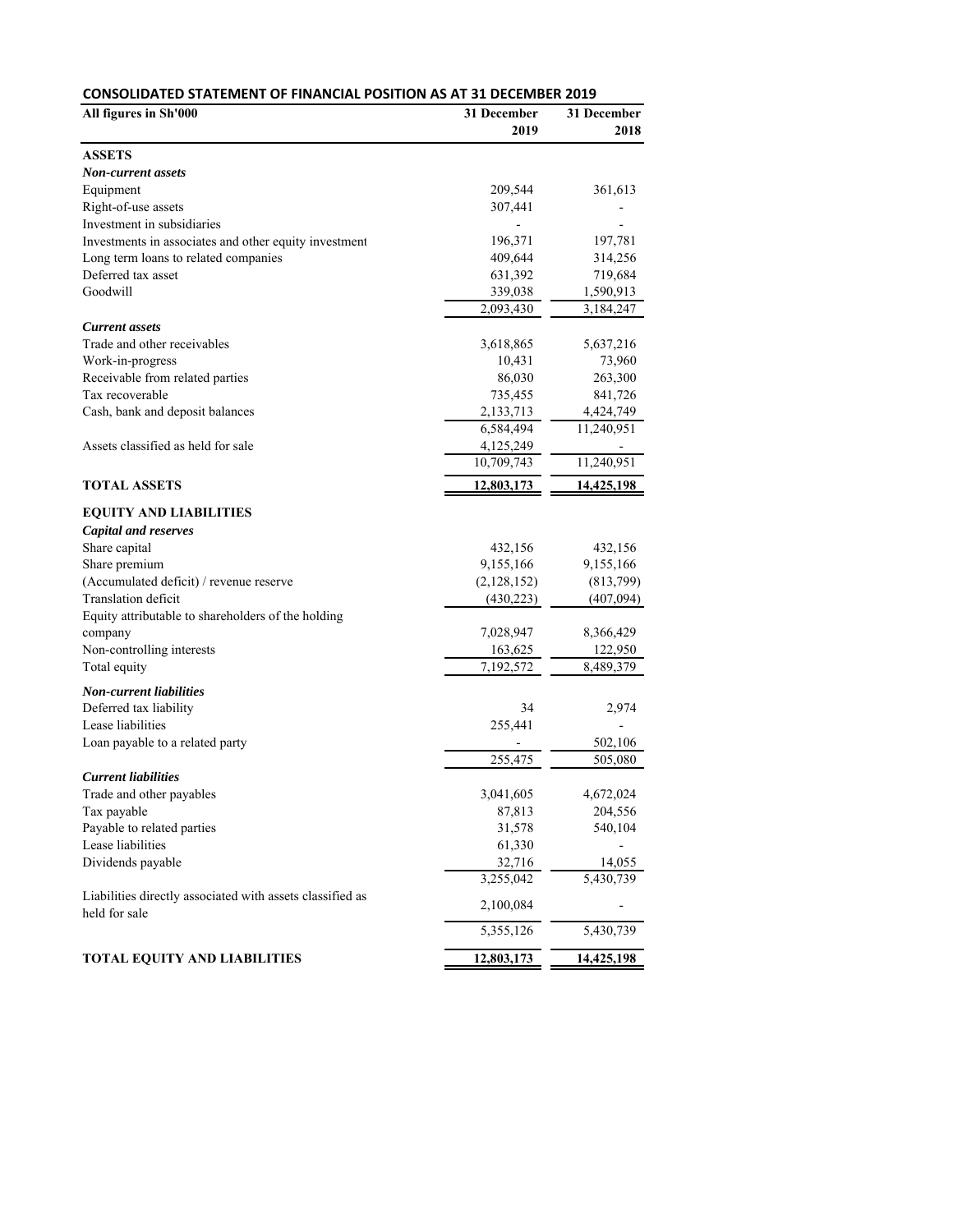## **CONSOLIDATED STATEMENT OF CHANGES IN EQUITY FOR THE YEAR ENDED 31 DECEMBER 2019**

| All figures in Sh'000                             | <b>Share</b><br>capital | <b>Share</b><br>premium | (Accumulated<br>deficit) / revenue<br>reserve | <b>Translation</b><br>deficit | <b>Attributable to</b><br>share holders of the<br>holding company | Non-<br>controlling<br>interests | <b>Total</b> |
|---------------------------------------------------|-------------------------|-------------------------|-----------------------------------------------|-------------------------------|-------------------------------------------------------------------|----------------------------------|--------------|
| At 1 January 2018                                 | 378,865                 | 8,281,817               | 508,141                                       | (320,031)                     | 8,848,792                                                         | 116,377                          | 8,965,169    |
| IFRS 9 day 1 transition adjustment (Note 21)      |                         |                         | (546, 077)                                    |                               | (546, 077)                                                        | (5,946)                          | (552, 023)   |
| Deferred tax on IFRS 9 day 1 adjustment (Note 19) |                         |                         | 163,318                                       | $\overline{\phantom{a}}$      | 163,318                                                           | 1,669                            | 164,987      |
| Adjusted balance at 1 January 2018                | 378,865                 | 8,281,817               | 125,382                                       | (320, 031)                    | 8,466,033                                                         | 112,100                          | 8,578,133    |
| Shares issued                                     | 53,291                  | 873,349                 |                                               |                               | 926,640                                                           |                                  | 926,640      |
| Profit for the year                               |                         |                         | 554,481                                       |                               | 554,481                                                           | 57,728                           | 612,209      |
| Acquisition of non-controlling interests          |                         |                         | (1,209,513)                                   | $\overline{\phantom{a}}$      | (1,209,513)                                                       |                                  | (1,209,513)  |
| Non-controlling interest acquired                 |                         |                         |                                               |                               |                                                                   | (22,317)                         | (22,317)     |
| Other comprehensive income                        |                         |                         | $\overline{\phantom{a}}$                      | (87,063)                      | (87,063)                                                          | (10,057)                         | (97, 120)    |
| Dividend declared - 2017                          |                         |                         | (284, 149)                                    |                               | (284, 149)                                                        | (14,504)                         | (298, 653)   |
| At 31 December 2018                               | 432,156                 | 9,155,166               | (813,799)                                     | (407,094)                     | 8,366,429                                                         | 122,950                          | 8,489,379    |
| At 1 January 2019                                 | 432,156                 | 9,155,166               | (813,799)                                     | (407,094)                     | 8,366,429                                                         | 122,950                          | 8,489,379    |
| IFRS 16 day 1 transition adjustment (Note 5)      |                         |                         | (17,700)                                      |                               | (17,700)                                                          | (2, 546)                         | (20, 246)    |
| Adjusted balance at 1 January 2019                | 432,156                 | 9,155,166               | (831, 499)                                    | (407,094)                     | 8,348,729                                                         | 120,404                          | 8,469,133    |
| Profit for the year                               |                         |                         | 431,971                                       |                               | 431,971                                                           | 59,438                           | 491,409      |
| Other comprehensive loss                          |                         |                         | $\overline{\phantom{a}}$                      | (23, 129)                     | (23, 129)                                                         | (6,777)                          | (29,906)     |
| Dividend declared - 2018                          |                         |                         | (1,728,624)                                   |                               | (1,728,624)                                                       | (9, 440)                         | (1,738,064)  |
| At 31 December 2019                               | 432,156                 | 9,155,166               | (2,128,152)                                   | (430, 223)                    | 7,028,947                                                         | 163,625                          | 7,192,572    |